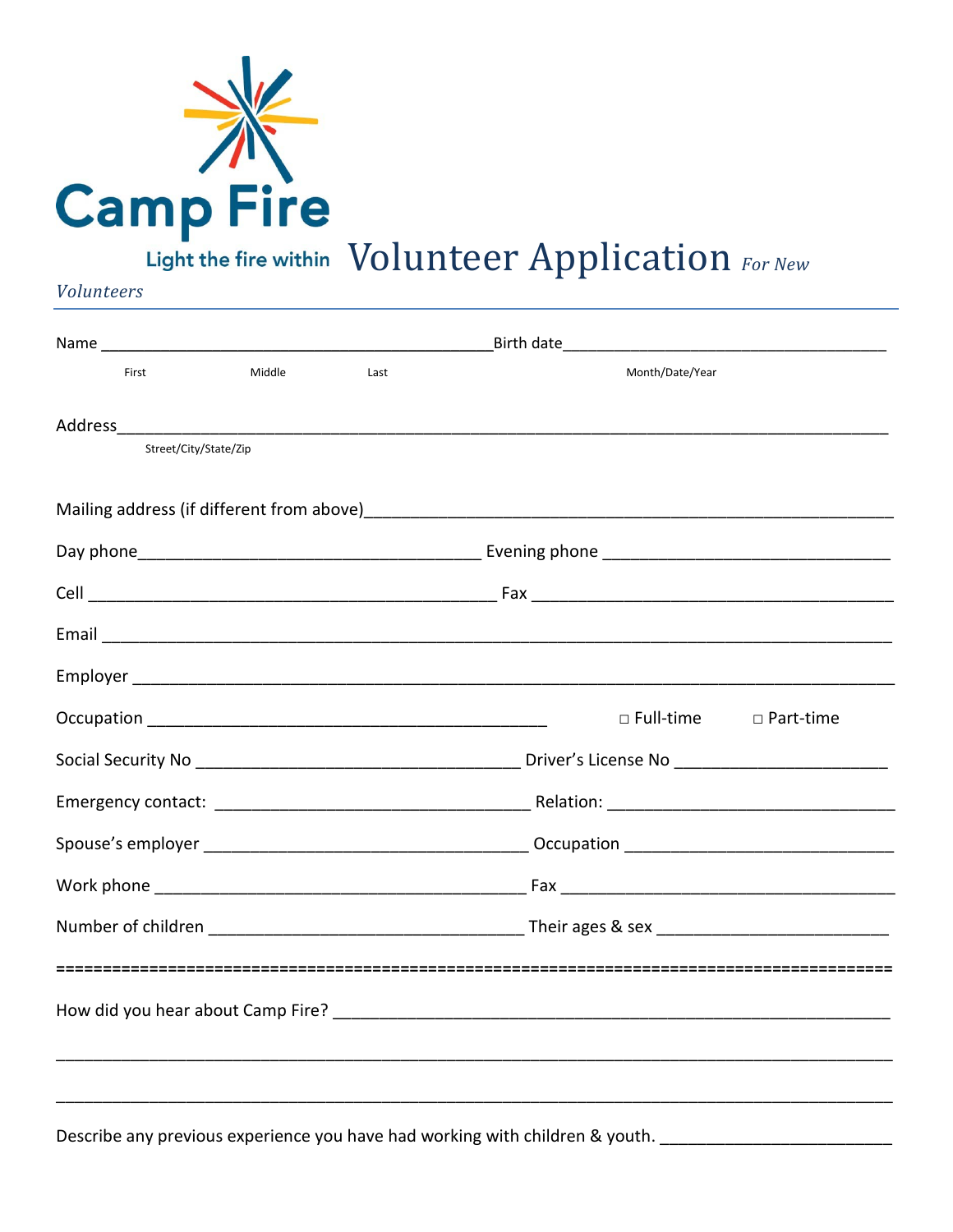| PREVIOUS JOB-RELATED EXPERIENCE (Describe positions held & general responsibilities)                      |                      |  |  |  |  |  |
|-----------------------------------------------------------------------------------------------------------|----------------------|--|--|--|--|--|
|                                                                                                           |                      |  |  |  |  |  |
|                                                                                                           |                      |  |  |  |  |  |
|                                                                                                           |                      |  |  |  |  |  |
|                                                                                                           |                      |  |  |  |  |  |
|                                                                                                           |                      |  |  |  |  |  |
|                                                                                                           |                      |  |  |  |  |  |
| ,我们就是一个人的人,我们就是一个人的人,我们就是一个人的人,我们就是一个人的人,我们就是一个人的人,我们就是一个人的人,我们就是一个人的人,我们就是一个人的人                          |                      |  |  |  |  |  |
| <b>EDUCATION &amp;/OR SPECIAL TRAINGING</b>                                                               |                      |  |  |  |  |  |
| Indicate level of education completed:  □ High school □ Some college □ College degree                     |                      |  |  |  |  |  |
|                                                                                                           |                      |  |  |  |  |  |
|                                                                                                           |                      |  |  |  |  |  |
| CURRENT MEMBERSHIPS HELD (in community, youth, or professional organizations)                             |                      |  |  |  |  |  |
|                                                                                                           |                      |  |  |  |  |  |
|                                                                                                           |                      |  |  |  |  |  |
|                                                                                                           |                      |  |  |  |  |  |
|                                                                                                           |                      |  |  |  |  |  |
|                                                                                                           |                      |  |  |  |  |  |
|                                                                                                           |                      |  |  |  |  |  |
|                                                                                                           |                      |  |  |  |  |  |
|                                                                                                           |                      |  |  |  |  |  |
|                                                                                                           |                      |  |  |  |  |  |
| In the space below, please comment on your interest in a volunteer position with Camp Fire Tesuya and the |                      |  |  |  |  |  |
|                                                                                                           |                      |  |  |  |  |  |
|                                                                                                           |                      |  |  |  |  |  |
|                                                                                                           |                      |  |  |  |  |  |
| 1. Have you or anyone in your household, ever been convicted of child abuse, or violation of any law or   |                      |  |  |  |  |  |
| ordinance regulating conduct toward minors, or any felony?                                                | $\Box$ Yes $\Box$ No |  |  |  |  |  |
| 2. Have you ever been charged with a criminal offense?                                                    | $\Box$ Yes $\Box$ No |  |  |  |  |  |
| Have you ever been charged with child abuse or neglect?<br>3.                                             | $\Box$ Yes $\Box$ No |  |  |  |  |  |